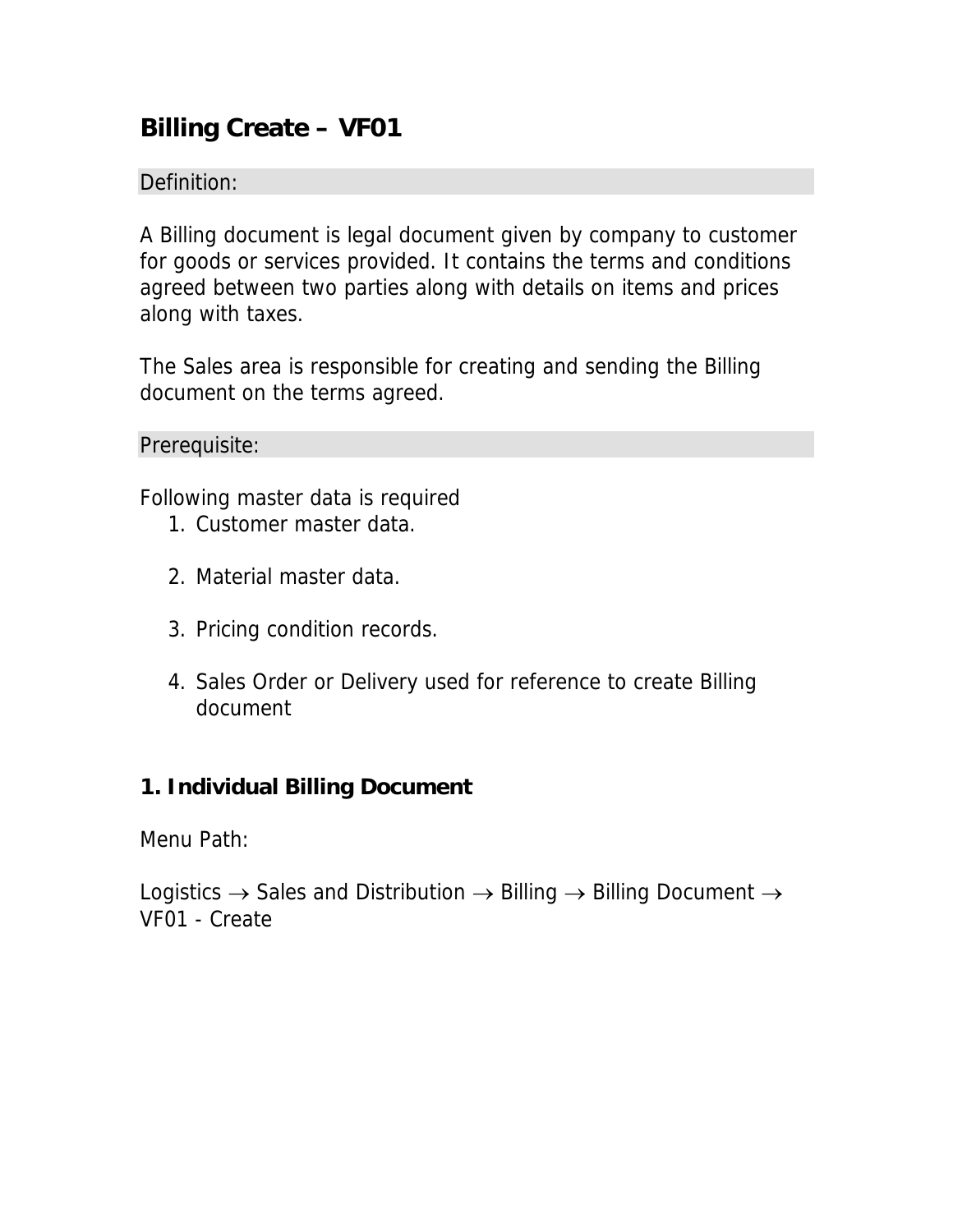| <b>SAP Easy Access</b>                              |
|-----------------------------------------------------|
| Ø<br>ū<br>0 E<br>₹.                                 |
| <b>SAP Easy Access</b>                              |
| $\mathbb{R}$ $\mathbb{B}$<br>D<br>盀                 |
| <b>sal</b> Favorites                                |
| SAP menu<br>▽.                                      |
| <b>s</b> Office<br>D                                |
| Cross-Application Components<br>D                   |
| Collaboration Projects<br>D                         |
| Logistics<br>▽                                      |
| Materials Management<br>D                           |
| $\triangledown$ $\mathbb{Z}$ Sales and Distribution |
| <b>SSSI</b> Master Data<br>D                        |
| Sales Support<br>D                                  |
| Contract Handling<br>D                              |
| Pendulum List Indirect Sales<br>D                   |
| <b>Sales</b><br>D                                   |
| Shipping and Transportation<br>D                    |
| $\triangledown$<br><b>Billing</b>                   |
| <b>Billing Document</b><br>A                        |
| <b>⊙</b> VF01 - Create                              |
| $\oslash$ VF02 - Change                             |
| $\oslash$ VF03 - Display                            |

Double click 'VF01 - Create'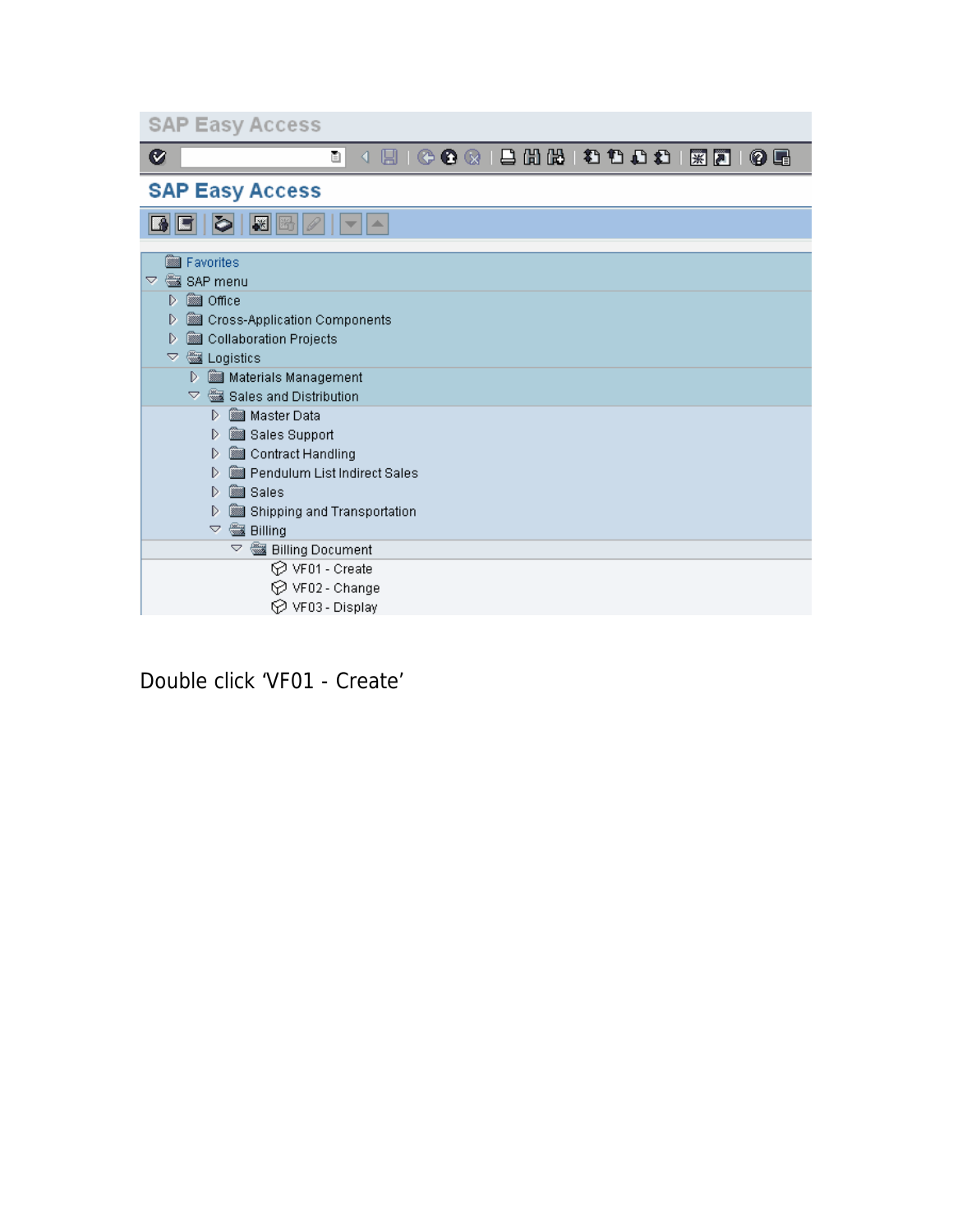|                     | <b>Create Billing Document</b> |                                                                               |
|---------------------|--------------------------------|-------------------------------------------------------------------------------|
| Ø                   | ēH                             | E   C C C   L H H H D O O I   R 21  <br>0 E                                   |
|                     | <b>Create Billing Document</b> |                                                                               |
|                     |                                | ☆ & Billing due list   & Billing document overview   图 图 Selection list   ⊕ 图 |
| Default data        |                                |                                                                               |
| <b>Billing Type</b> | ū                              | Serv.rendered                                                                 |
| <b>Billing date</b> |                                | Pricing date                                                                  |

| Docs to be processed |      |                    |                   |                          |  |  |  |  |
|----------------------|------|--------------------|-------------------|--------------------------|--|--|--|--|
| Document             | Item | SD document categ. | Processing status | Bill CH                  |  |  |  |  |
|                      |      |                    |                   | $\blacktriangle$         |  |  |  |  |
|                      |      |                    |                   | $\overline{\mathbf{v}}$  |  |  |  |  |
|                      |      |                    |                   |                          |  |  |  |  |
|                      |      |                    |                   |                          |  |  |  |  |
|                      |      |                    |                   |                          |  |  |  |  |
|                      |      |                    |                   |                          |  |  |  |  |
|                      |      |                    |                   |                          |  |  |  |  |
|                      |      |                    |                   |                          |  |  |  |  |
|                      |      |                    |                   |                          |  |  |  |  |
|                      |      |                    |                   |                          |  |  |  |  |
|                      |      |                    |                   |                          |  |  |  |  |
|                      |      |                    |                   |                          |  |  |  |  |
|                      |      |                    |                   | $\blacktriangle$         |  |  |  |  |
|                      |      |                    |                   | $\overline{\phantom{a}}$ |  |  |  |  |
|                      |      | H∣⊁                |                   | l∢∥≽                     |  |  |  |  |

Enter Document for reference, either Sales Order or Delivery number and click  $\bullet$ 

Here we will use Delivery number as reference document.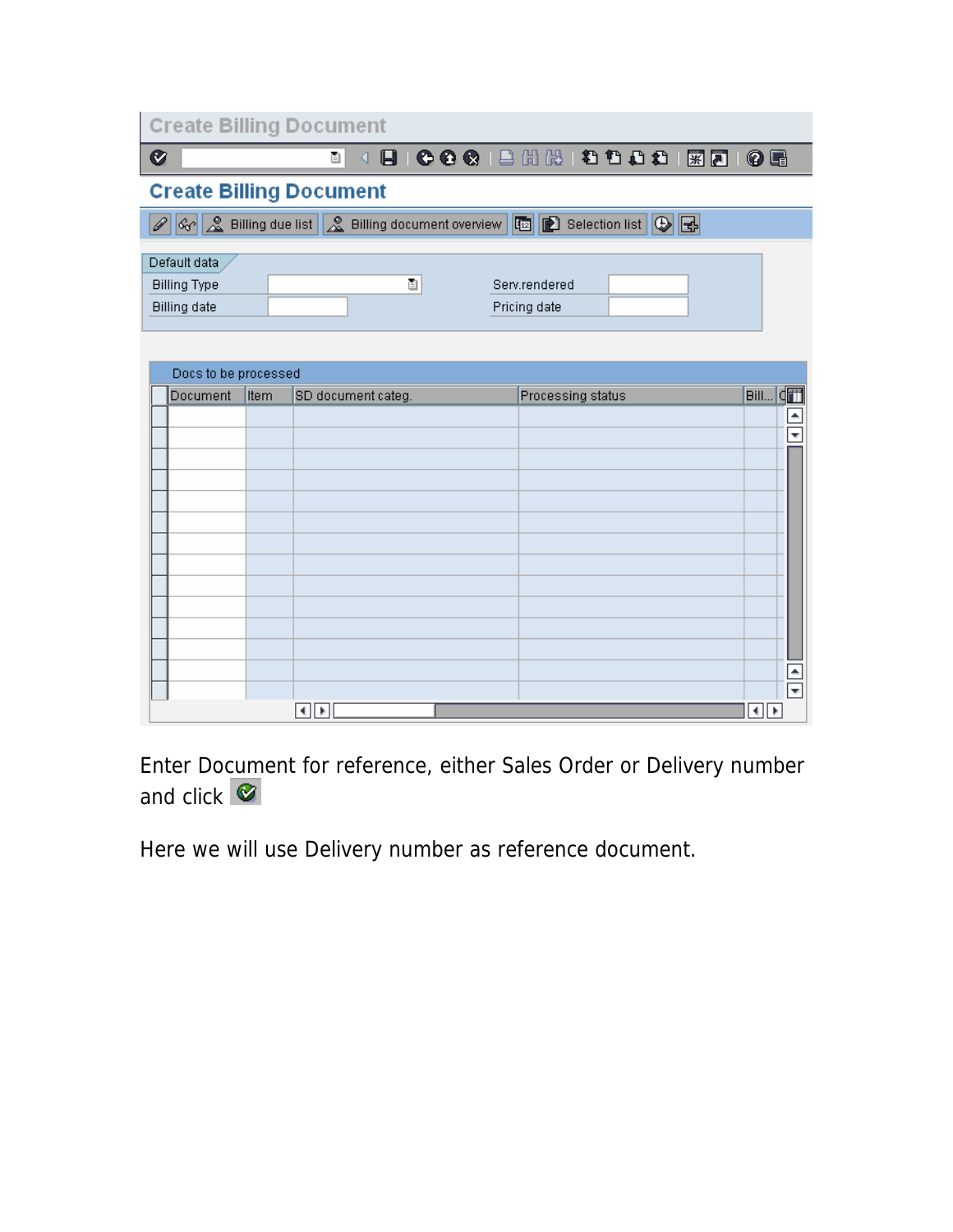| <b>Create Billing Document</b> |                                |                                                                               |  |  |  |  |  |  |
|--------------------------------|--------------------------------|-------------------------------------------------------------------------------|--|--|--|--|--|--|
| Ø                              | ū<br>◁                         | 0 H                                                                           |  |  |  |  |  |  |
|                                | <b>Create Billing Document</b> |                                                                               |  |  |  |  |  |  |
|                                |                                | ☆ & Billing due list   & Billing document overview   图 图 Selection list   ⊕ 图 |  |  |  |  |  |  |
| Default data                   |                                |                                                                               |  |  |  |  |  |  |
| <b>Billing Type</b>            | ū                              | Serv.rendered                                                                 |  |  |  |  |  |  |
| <b>Billing date</b>            |                                | Pricing date                                                                  |  |  |  |  |  |  |
|                                |                                |                                                                               |  |  |  |  |  |  |

| Docs to be processed |             |                    |                   |      |
|----------------------|-------------|--------------------|-------------------|------|
| <b>IDocument</b>     | <b>Item</b> | SD document categ. | Processing status | 'Bil |
| 80014149             |             |                    |                   |      |
|                      |             |                    |                   |      |

# Following screen is displayed

|                                                | Invoice (F2) Create: Overview of Billing Items                                                                                                       |                        |     |                                         |          |            |  |                             |  |                      |
|------------------------------------------------|------------------------------------------------------------------------------------------------------------------------------------------------------|------------------------|-----|-----------------------------------------|----------|------------|--|-----------------------------|--|----------------------|
| $\bullet$                                      |                                                                                                                                                      | Ū                      |     | 4 8 6 6 6 8 8 8 8 8 9 8 8 8 8 8 8 8 8 8 |          |            |  |                             |  |                      |
| Invoice (F2) Create: Overview of Billing Items |                                                                                                                                                      |                        |     |                                         |          |            |  |                             |  |                      |
| <b>H</b> Billing documents                     |                                                                                                                                                      |                        |     |                                         |          |            |  |                             |  |                      |
| F2 Invoice<br>Payer                            | ■ \$000000001<br>667.00<br>lusd<br>Net value<br>300713<br>Brighton Inc / 225 SYCAMORE ROAD / US - 13850 VE<br>₽<br>18.12.2006<br><b>Billing date</b> |                        |     |                                         |          |            |  |                             |  |                      |
| 同ttem                                          | Description                                                                                                                                          | <b>Billed Quantity</b> |     | <b>SU</b> Net value                     | Material | Tax amount |  | Pricing date Serv.rende Pr. |  |                      |
| 20                                             | Flatscreen MS 1775P                                                                                                                                  |                        | 1PC | 667.00 M-10                             |          | 0.00       |  | 18.12.2006 17.12.2006       |  | $\frac{1}{\sqrt{2}}$ |
|                                                |                                                                                                                                                      |                        |     |                                         |          |            |  |                             |  |                      |
|                                                |                                                                                                                                                      |                        |     |                                         |          |            |  |                             |  |                      |
|                                                |                                                                                                                                                      |                        |     |                                         |          |            |  |                             |  |                      |
|                                                |                                                                                                                                                      |                        |     |                                         |          |            |  |                             |  |                      |
|                                                |                                                                                                                                                      |                        |     |                                         |          |            |  |                             |  |                      |
|                                                |                                                                                                                                                      |                        |     |                                         |          |            |  |                             |  |                      |
|                                                |                                                                                                                                                      |                        |     |                                         |          |            |  |                             |  |                      |
|                                                |                                                                                                                                                      |                        |     |                                         |          |            |  |                             |  |                      |
|                                                |                                                                                                                                                      |                        |     |                                         |          |            |  |                             |  |                      |
|                                                |                                                                                                                                                      |                        |     |                                         |          |            |  |                             |  |                      |
|                                                |                                                                                                                                                      |                        |     |                                         |          |            |  |                             |  |                      |
|                                                |                                                                                                                                                      |                        |     |                                         |          |            |  |                             |  |                      |
|                                                |                                                                                                                                                      |                        |     |                                         |          |            |  |                             |  |                      |
|                                                |                                                                                                                                                      |                        |     |                                         |          |            |  |                             |  |                      |
|                                                |                                                                                                                                                      |                        |     |                                         |          |            |  |                             |  | $\frac{1}{\sqrt{2}}$ |
|                                                |                                                                                                                                                      |                        |     |                                         |          |            |  |                             |  |                      |
|                                                |                                                                                                                                                      | ৰ ⊵⊡                   |     |                                         |          |            |  | $\overline{\bullet}$        |  |                      |

Q BB 0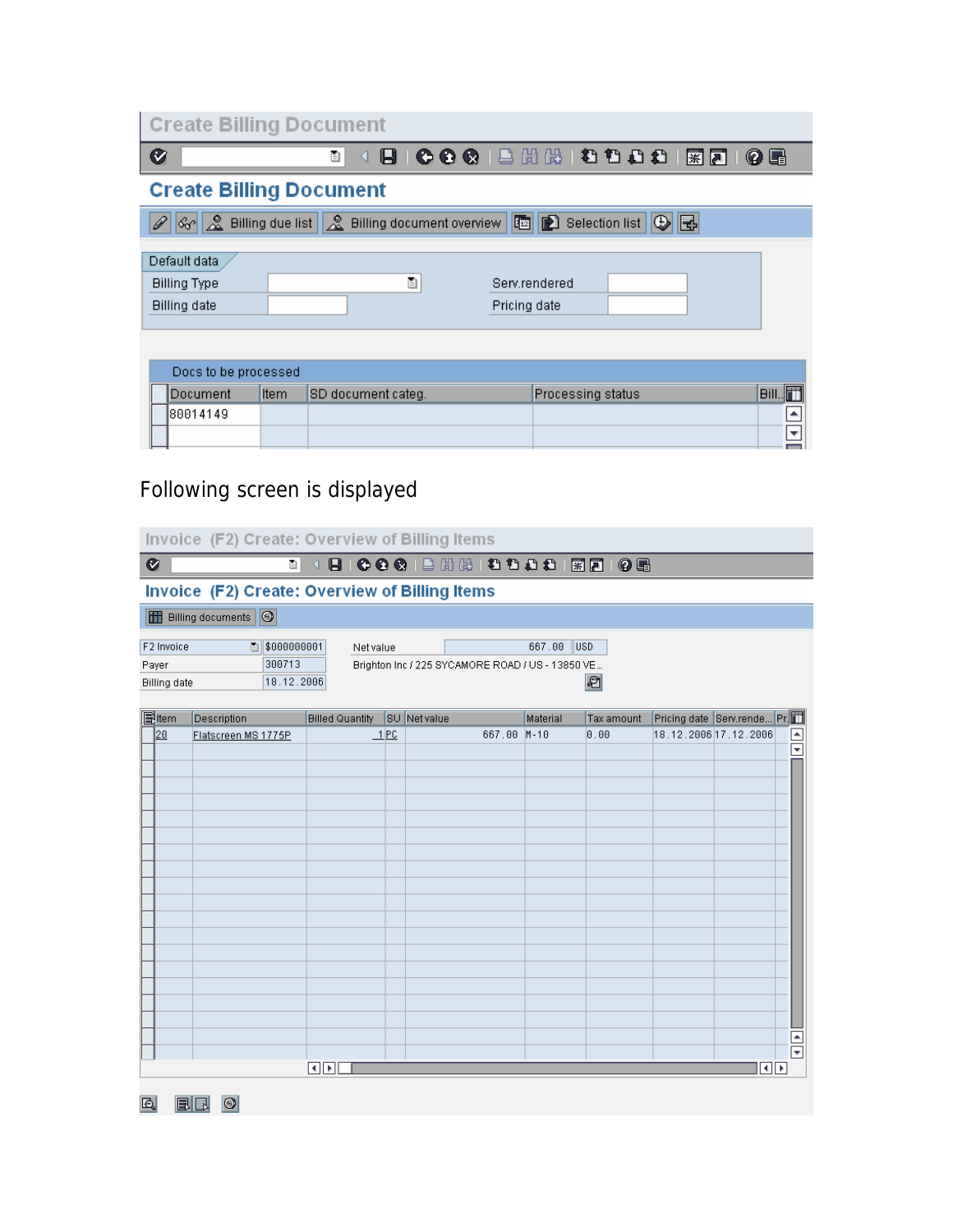## Here to Check Header data follow Menu path: Goto → Header → Header

| Billing Invoice (F2) Create: Header data                                     |                                    |                                                                         |                            |  |  |  |  |
|------------------------------------------------------------------------------|------------------------------------|-------------------------------------------------------------------------|----------------------------|--|--|--|--|
| Ø                                                                            | ē.                                 | 6 Q Q                                                                   | 【出版 】 《 色 色 色 》 【案】<br>0 E |  |  |  |  |
| Billing Invoice (F2) Create : Header data                                    |                                    |                                                                         |                            |  |  |  |  |
| ൣ<br><b>TH</b> Output<br><b>Billing items</b>                                |                                    |                                                                         |                            |  |  |  |  |
| F2 Invoice<br>\$000000001<br>阊<br>300713<br>Payer<br>100049503<br>Created by | Created on                         | Brighton Inc / 225 SYCAMORE ROAD / US - 13850 VESTAL<br>17.12.2006 Time | 14:48:00                   |  |  |  |  |
| Header<br>Head.prtnrs                                                        | Conditions                         | ForTrade/Customs                                                        | Global Trade<br>Head.text  |  |  |  |  |
| Accounting Data                                                              |                                    |                                                                         |                            |  |  |  |  |
| <b>Billing date</b>                                                          | 18.12.2006                         | Document currency                                                       | <b>USD</b>                 |  |  |  |  |
| Company Code                                                                 | 3000                               | $\Box$ Set exchange rt                                                  |                            |  |  |  |  |
| Reference                                                                    |                                    | Exchange rate-accntg                                                    | 1.00000                    |  |  |  |  |
| Assignment                                                                   | 0080014149                         | Payment Method                                                          | ū                          |  |  |  |  |
| Trading partner                                                              |                                    | Dunning Area                                                            | ū                          |  |  |  |  |
| Fixed value date                                                             |                                    | Dunning key                                                             | 圁                          |  |  |  |  |
| Addit.value days                                                             | ß.                                 | Dunning block                                                           | A Manual block due to 图    |  |  |  |  |
| AcctAssgGr                                                                   | 01 Domestic revenues               | ū                                                                       |                            |  |  |  |  |
| Posting Status                                                               | Error in Accounting Interface      |                                                                         | 圁                          |  |  |  |  |
| Price data                                                                   |                                    |                                                                         |                            |  |  |  |  |
| Price List                                                                   |                                    | 圁<br>Exch. Rate Type                                                    |                            |  |  |  |  |
| Customer group                                                               |                                    | Ō<br>Agreement                                                          |                            |  |  |  |  |
| Price group                                                                  |                                    | 圁                                                                       |                            |  |  |  |  |
| Payment terms                                                                | ZB01<br>14 Days 3%, 30/2%, 45 net  |                                                                         |                            |  |  |  |  |
| Incoterms                                                                    | F <sub>0</sub> B<br>From the Plant |                                                                         |                            |  |  |  |  |
| Pricing procedure                                                            | RVCXUS                             | Standard - USA /with Jur. ext.                                          |                            |  |  |  |  |
|                                                                              |                                    |                                                                         |                            |  |  |  |  |

Data applying to entire document is displayed here. Most fields are not modifiable as they are copied from source document.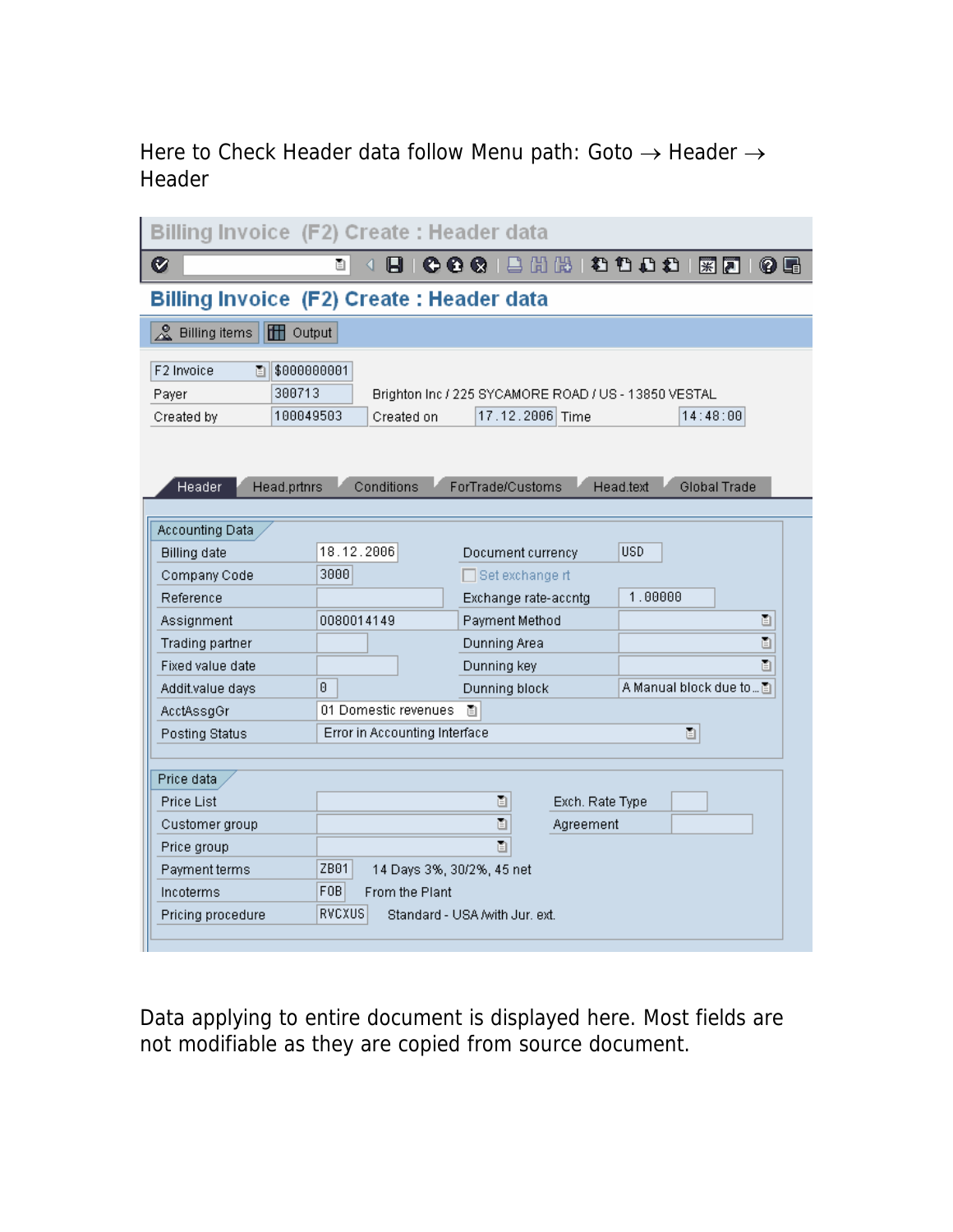Here Billing data & Account Assignment Group can be changed before saving Billing document

Header data is available in tabular format and can be checked by clicking on various tabs:

| Feader - | Head.prtnrs | Conditions ForTrade/Customs Head.text | Global Trade |  |
|----------|-------------|---------------------------------------|--------------|--|
|          |             |                                       |              |  |

The Header data can be checked and validated for correctness.

Click on  $\bullet$  to go back to Overview screen.

To Check Item data follow Menu path: Goto  $\rightarrow$  Item  $\rightarrow$  Item Detail, after selecting the item.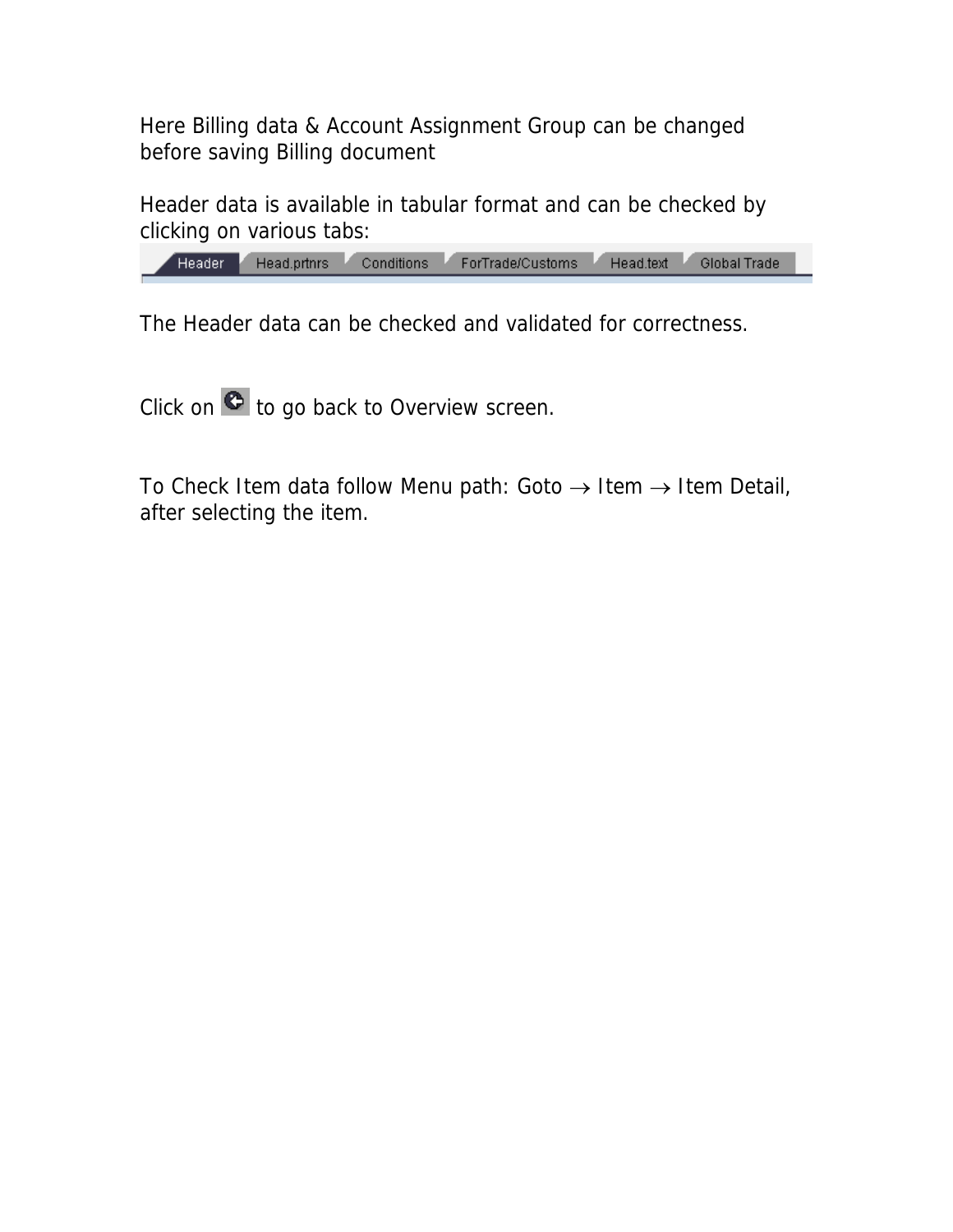| Invoice (F2) Create: Item Data                    |                                          |                          |                                                                                                                                                                                                                                                                                                                                                                                                                                                     |                        |                           |              |  |  |
|---------------------------------------------------|------------------------------------------|--------------------------|-----------------------------------------------------------------------------------------------------------------------------------------------------------------------------------------------------------------------------------------------------------------------------------------------------------------------------------------------------------------------------------------------------------------------------------------------------|------------------------|---------------------------|--------------|--|--|
| Ø                                                 | ū<br>ы                                   |                          | 00012出出出 20021                                                                                                                                                                                                                                                                                                                                                                                                                                      |                        | 0 E<br>$*$ $\blacksquare$ |              |  |  |
| Invoice (F2) Create: Item Data                    |                                          |                          |                                                                                                                                                                                                                                                                                                                                                                                                                                                     |                        |                           |              |  |  |
| & Billing items                                   |                                          |                          |                                                                                                                                                                                                                                                                                                                                                                                                                                                     |                        |                           |              |  |  |
| Item<br>Item category<br>Material<br><b>Batch</b> | 20<br>TAN<br>$M - 10$                    | Created by<br>Created on | 100049503<br>Flatscreen MS 1775P                                                                                                                                                                                                                                                                                                                                                                                                                    | 17.12.2006 Time        | 14:48:00                  |              |  |  |
| Item Detail                                       | Conditions<br><b>Item Partners</b>       |                          | ForTrade/Customs                                                                                                                                                                                                                                                                                                                                                                                                                                    | <b>Item Texts</b>      | PO data                   | Global Trade |  |  |
| <b>Billing data</b>                               |                                          |                          |                                                                                                                                                                                                                                                                                                                                                                                                                                                     |                        |                           |              |  |  |
| <b>Billed Quantity</b>                            |                                          | $1$ PC                   | Net weight                                                                                                                                                                                                                                                                                                                                                                                                                                          |                        | 20.50 KG                  |              |  |  |
| Bill.gty in SKU                                   | 1                                        |                          | Gross weight                                                                                                                                                                                                                                                                                                                                                                                                                                        |                        | 20.50                     |              |  |  |
| QtyConver                                         | 1 IPC<br>$\leq$ - $>$                    | $1$ $ PC$                | Volume                                                                                                                                                                                                                                                                                                                                                                                                                                              |                        | 0.000                     |              |  |  |
| Plant                                             | 3200                                     |                          | <b>Sales Document</b>                                                                                                                                                                                                                                                                                                                                                                                                                               | 10643                  | C<br>20                   |              |  |  |
| <b>Division</b>                                   | 07<br><b>High Tech</b>                   |                          | Reference doc.                                                                                                                                                                                                                                                                                                                                                                                                                                      | 80014149               | J<br>10                   |              |  |  |
| Stor, location                                    | 0001                                     |                          | $\Box$ Incompletion Log                                                                                                                                                                                                                                                                                                                                                                                                                             |                        |                           |              |  |  |
| Price data                                        |                                          |                          |                                                                                                                                                                                                                                                                                                                                                                                                                                                     |                        |                           |              |  |  |
| Pricing date                                      | 18.12.2006                               |                          |                                                                                                                                                                                                                                                                                                                                                                                                                                                     | AcctSettleStart        |                           |              |  |  |
| Pr. ref. matl.                                    |                                          |                          |                                                                                                                                                                                                                                                                                                                                                                                                                                                     | Serv.rendered          | 17.12.2006                |              |  |  |
| Manual price                                      | No manual price change                   |                          | 圁                                                                                                                                                                                                                                                                                                                                                                                                                                                   | Exchange Rate          | 1.00000                   |              |  |  |
| Pricing                                           | X Pricing standard                       |                          | $\begin{tabular}{ c c } \hline \rule{0.3cm}{.04cm} \rule{0.3cm}{.04cm} \rule{0.3cm}{.04cm} \rule{0.3cm}{.04cm} \rule{0.3cm}{.04cm} \rule{0.3cm}{.04cm} \rule{0.3cm}{.04cm} \rule{0.3cm}{.04cm} \rule{0.3cm}{.04cm} \rule{0.3cm}{.04cm} \rule{0.3cm}{.04cm} \rule{0.3cm}{.04cm} \rule{0.3cm}{.04cm} \rule{0.3cm}{.04cm} \rule{0.3cm}{.04cm} \rule{0.3cm}{.0$                                                                                         |                        |                           |              |  |  |
| <b>Statist value</b>                              | System will copy item to header totals 面 |                          |                                                                                                                                                                                                                                                                                                                                                                                                                                                     |                        |                           |              |  |  |
| Returns                                           | Outbound Message Processing              |                          | $\boxed{\phantom{1}}$                                                                                                                                                                                                                                                                                                                                                                                                                               |                        |                           |              |  |  |
| Mat.pricing grp                                   | 01 Standard Parts                        |                          | $\begin{tabular}{ c c } \hline \hline \textbf{E} & \textbf{E} & \textbf{E} \\ \hline \textbf{E} & \textbf{E} & \textbf{E} \\ \hline \textbf{E} & \textbf{E} & \textbf{E} \\ \hline \textbf{E} & \textbf{E} & \textbf{E} \\ \hline \textbf{E} & \textbf{E} & \textbf{E} \\ \hline \textbf{E} & \textbf{E} & \textbf{E} \\ \hline \textbf{E} & \textbf{E} & \textbf{E} \\ \hline \textbf{E} & \textbf{E} & \textbf{E} \\ \hline \textbf{E} & \textbf$ | $\nabla$ Cash discount |                           |              |  |  |
| Vol. rebate grp                                   |                                          |                          | $\Box$                                                                                                                                                                                                                                                                                                                                                                                                                                              | Incompl.pricing        |                           |              |  |  |
| Commission grp                                    |                                          |                          | $\Box$                                                                                                                                                                                                                                                                                                                                                                                                                                              | $\Box$ Preference      |                           |              |  |  |

Item level details are available here and most fields are not modifiable.

To check on Prices, click on **Conditions** tab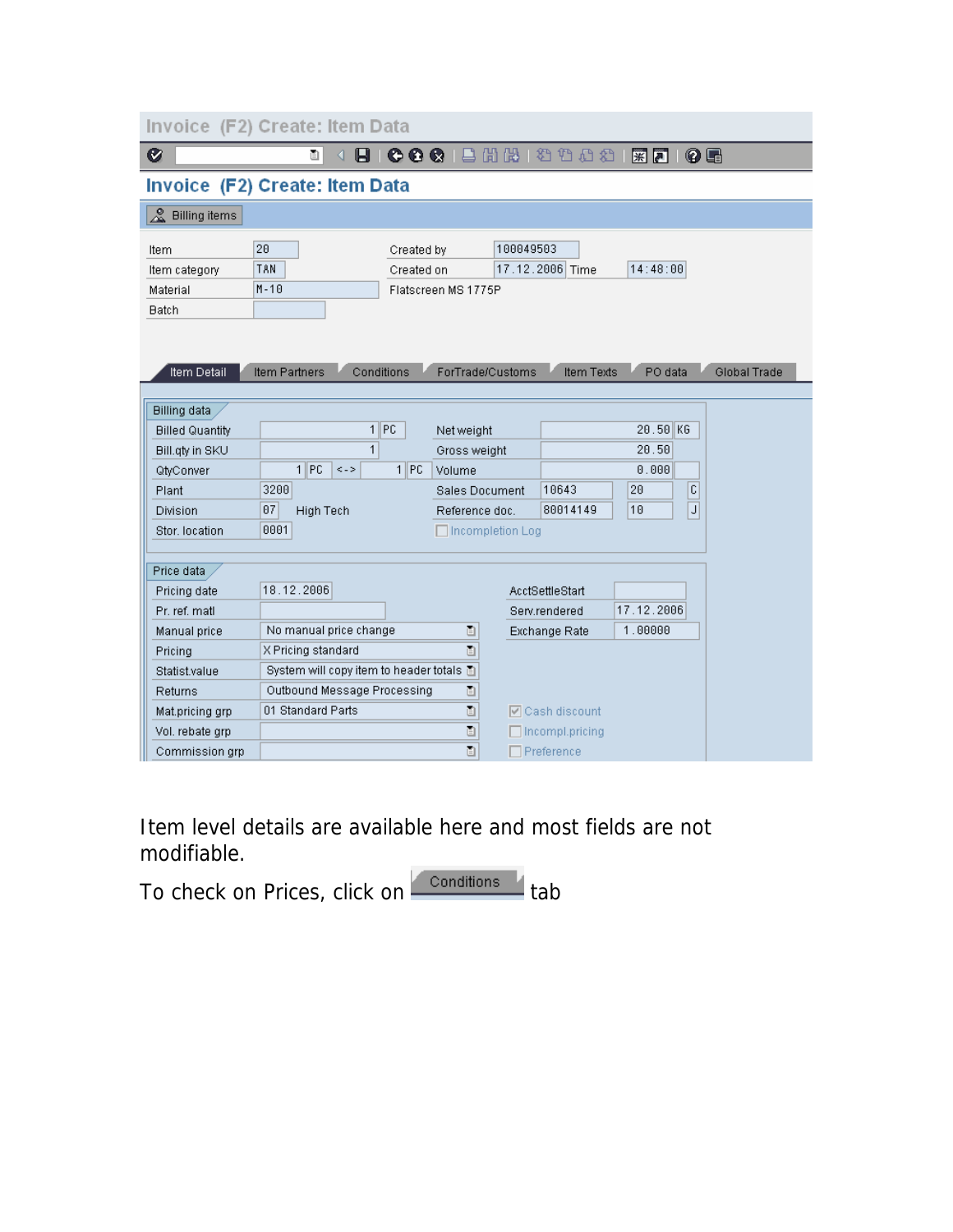| ū                                                                                                     |                     |            |                  |   | 4 8 6 6 6 8 8 18 18 1 2 1 2 2 1 3 8 8 1 0 5 |            |                 |                 |          |                 |                 |     |
|-------------------------------------------------------------------------------------------------------|---------------------|------------|------------------|---|---------------------------------------------|------------|-----------------|-----------------|----------|-----------------|-----------------|-----|
| Invoice (F2) Create: Item Data                                                                        |                     |            |                  |   |                                             |            |                 |                 |          |                 |                 |     |
| & Billing items                                                                                       |                     |            |                  |   |                                             |            |                 |                 |          |                 |                 |     |
| 20<br>Item                                                                                            | Created by          |            | 100049503        |   |                                             |            |                 |                 |          |                 |                 |     |
| <b>TAN</b><br>Item category                                                                           | Created on          |            |                  |   | 14:48:00<br>17.12.2006 Time                 |            |                 |                 |          |                 |                 |     |
| $M - 10$<br>Material                                                                                  | Flatscreen MS 1775P |            |                  |   |                                             |            |                 |                 |          |                 |                 |     |
| Batch                                                                                                 |                     |            |                  |   |                                             |            |                 |                 |          |                 |                 |     |
|                                                                                                       |                     |            |                  |   |                                             |            |                 |                 |          |                 |                 |     |
|                                                                                                       |                     |            |                  |   |                                             |            |                 |                 |          |                 |                 |     |
|                                                                                                       |                     |            |                  |   |                                             |            |                 |                 |          |                 |                 |     |
| Item Detail<br>Item Partners                                                                          | Conditions          |            | ForTrade/Customs |   | Item Texts                                  | PO data    |                 | Global Trade    |          |                 |                 |     |
|                                                                                                       |                     |            |                  |   |                                             |            |                 |                 |          |                 |                 |     |
|                                                                                                       | $1$ PC<br>Net       |            |                  |   | <b>USD</b><br>667.00                        |            |                 |                 |          |                 |                 |     |
|                                                                                                       |                     |            |                  |   |                                             |            |                 |                 |          |                 |                 |     |
|                                                                                                       | Tax                 |            |                  |   | 0.00                                        |            |                 |                 |          |                 |                 |     |
|                                                                                                       |                     |            |                  |   |                                             |            |                 |                 |          |                 |                 |     |
| CnTy Name                                                                                             | Amount              | Crcy       | per              | U | Condition value                             | Curr.      | Num OUn CCon Un |                 |          |                 | Condition value |     |
|                                                                                                       | 667.00 USD          |            | 1 <sub>PC</sub>  |   | 667.00                                      | <b>USD</b> |                 | 1 <sub>PC</sub> |          | 1 PC            | 0.00            |     |
|                                                                                                       |                     | lusd       | 1 <sub>PC</sub>  |   | 0.00 USD                                    |            |                 | 1PC             |          | 1PC             | 0.00            |     |
| Gross                                                                                                 | 667.00 USD          |            | 1 <sub>PC</sub>  |   | 667.00 USD                                  |            |                 | 1 <sub>PC</sub> |          | 1PC             | 0.00            |     |
|                                                                                                       |                     | X          |                  |   | $0.00$ USD                                  |            | $\theta$        |                 | $\Theta$ |                 | 0.00            |     |
|                                                                                                       |                     | <b>USD</b> | 1 <sub>PC</sub>  |   | $0.00$ USD                                  |            |                 | 1 PC            |          | 1 PC            | 0.00            |     |
| <b>Discount Amount</b>                                                                                | 0.00                | <b>USD</b> | 1 <sub>PC</sub>  |   | $0.00$ USD                                  |            |                 | 1 <sub>PC</sub> |          | 1PC             | 0.00            |     |
| <b>Rebate Basis</b>                                                                                   | 667.00              | <b>USD</b> | 1 <sub>PC</sub>  |   | 667.00                                      | USD        |                 | 1 <sub>PC</sub> |          | 1 <sub>PC</sub> | 0.00            |     |
| Net Value for Item                                                                                    | 667.00 USD          |            | 1 PC             |   | 667.00                                      | <b>USD</b> |                 | 1 <sub>PC</sub> |          | 1 <sub>PC</sub> | 0.00            |     |
| Net value 2                                                                                           | 667.00 USD          |            | 1 <sub>PC</sub>  |   | 667.00 USD                                  |            |                 | 1 <sub>PC</sub> |          | 1PC             | 0.00            |     |
| PR00 Price<br>Z200 Campaign Price CRM<br>Z201 CampaignDiscount CRM<br>RC00 Quantity Discount<br>Total | 667.00 USD          |            | 1 <sub>PC</sub>  |   | 667.00 USD                                  |            |                 | 1 <sub>PC</sub> |          | 1 <sub>PC</sub> | 0.00            |     |
| Total                                                                                                 | 667.00 USD          |            | 1 <sub>PC</sub>  |   | 667.00                                      | <b>USD</b> |                 | 1 <sub>PC</sub> |          | 1PC             | 0.00            |     |
| VPRS Cost                                                                                             | 382.50 USD          |            | 1 PC             |   | 382.50 USD                                  |            |                 | 1PC             |          | 1 <sub>PC</sub> | 382.50 USD      | CdC |

Here the Item conditions are displayed. Additional Manual conditions can be added here if required.

Click on  $\bullet$  to go back to Overview screen.

Click on  $\blacksquare$  following message is displayed Document 90035167 has been saved

Individual billing Document creation is complete.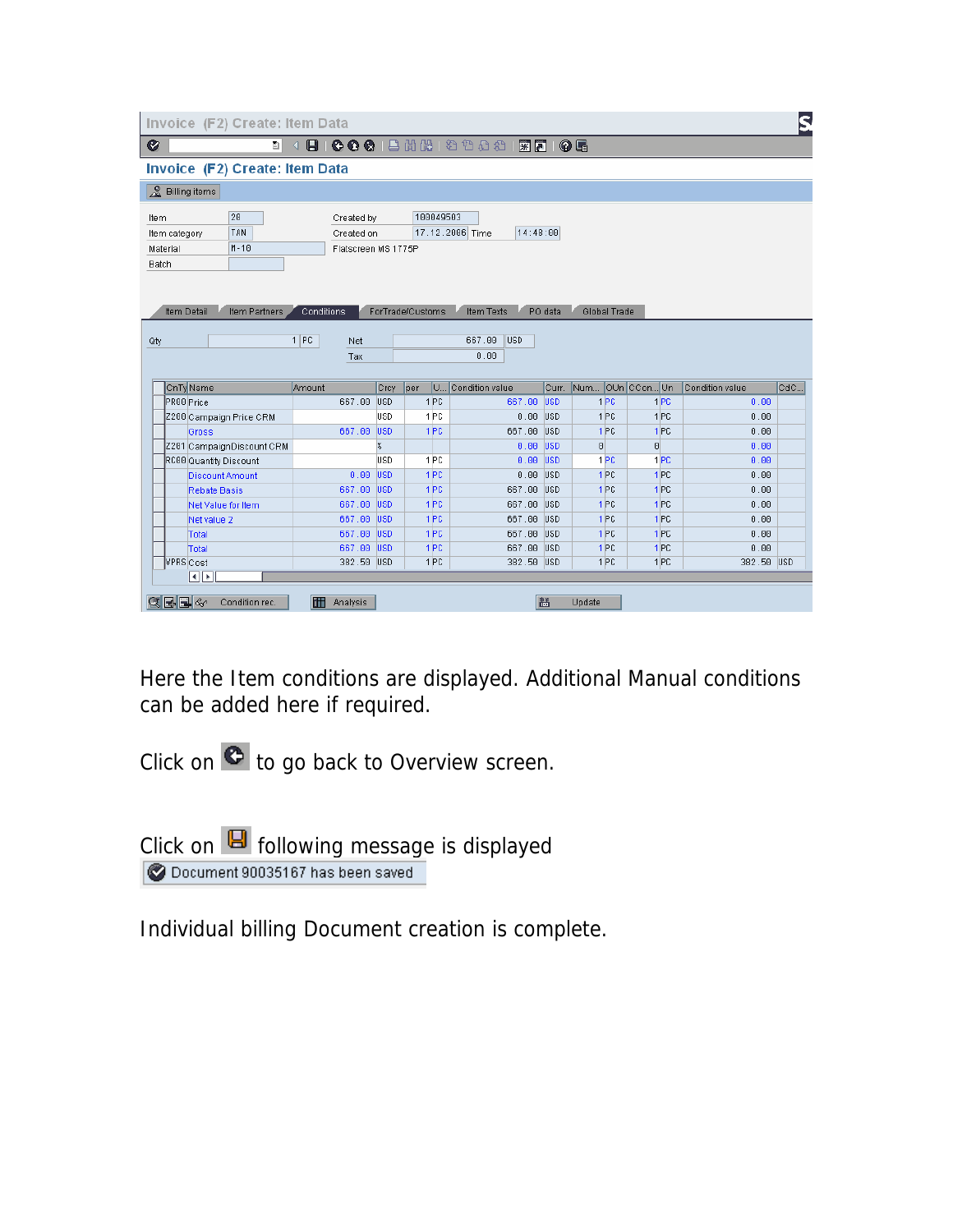# **2. Collective Billing Document**

Menu Path:

Logistics  $\rightarrow$  Sales and Distribution  $\rightarrow$  Billing  $\rightarrow$  Billing Document  $\rightarrow$ VF04 – Process Billing Due List



Double click 'VF04 - Process Billing Due List'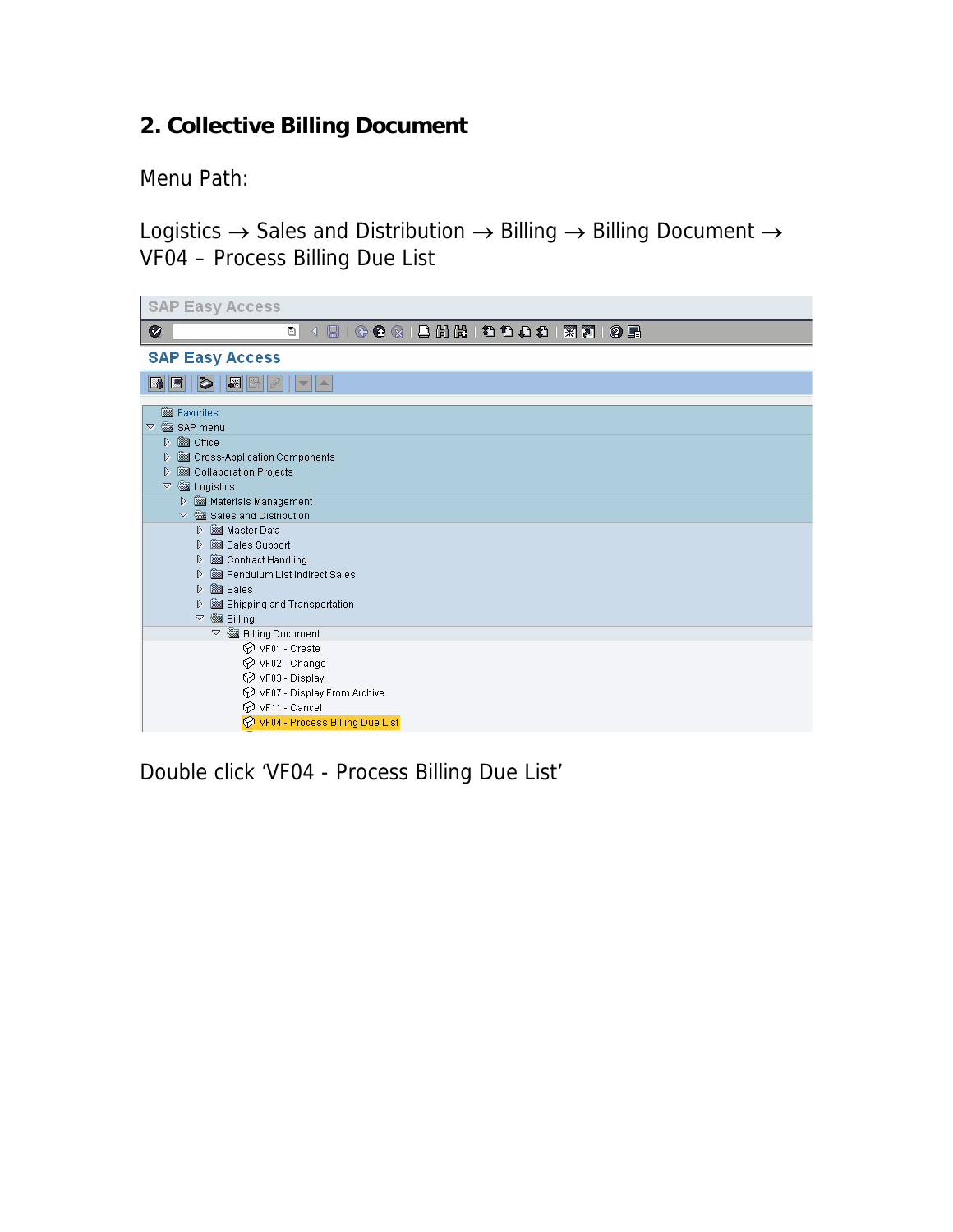| <b>Maintain Billing Due List</b>                      |                            |               |
|-------------------------------------------------------|----------------------------|---------------|
| Ø<br>ū<br>♦                                           | <b>B COO LAA 39982 308</b> |               |
| <b>Maintain Billing Due List</b>                      |                            |               |
| <b>A</b> DisplayBillList <b>B</b> DisplayVariants     |                            |               |
| <b>Billing Data</b>                                   |                            |               |
| <b>Billing Date from</b>                              | 17.12.2006<br>to           |               |
| <b>Billing Type</b>                                   | to                         |               |
| <b>SD Document</b>                                    | to                         |               |
|                                                       |                            |               |
| Organizat. Data                                       |                            |               |
| Sales Organization                                    |                            |               |
| Distribution channel                                  | to                         |               |
| Division                                              | to                         |               |
| Shipping point                                        | to                         |               |
| Customer Data<br>Sold-To Party<br>Destination country | to<br>to                   |               |
|                                                       |                            |               |
|                                                       |                            |               |
| Addit, Data                                           |                            |               |
| Sort Criterion                                        | to                         | $\Rightarrow$ |
|                                                       |                            |               |
| Documents to be selected                              |                            |               |
| Order-related                                         |                            |               |
| ☑ Delivery-related                                    |                            |               |
| Rebate-related                                        |                            |               |
| Intercompany Billing                                  |                            |               |

Here for selection criteria the Billing document can be created

Enter the selection criteria as required, we will enter the Sold-to party and date and check mark 'Delivery-related' documents.

Enter Sold-To Party '300713', click on 'Delivery-related' and click on

**DisplayBillList**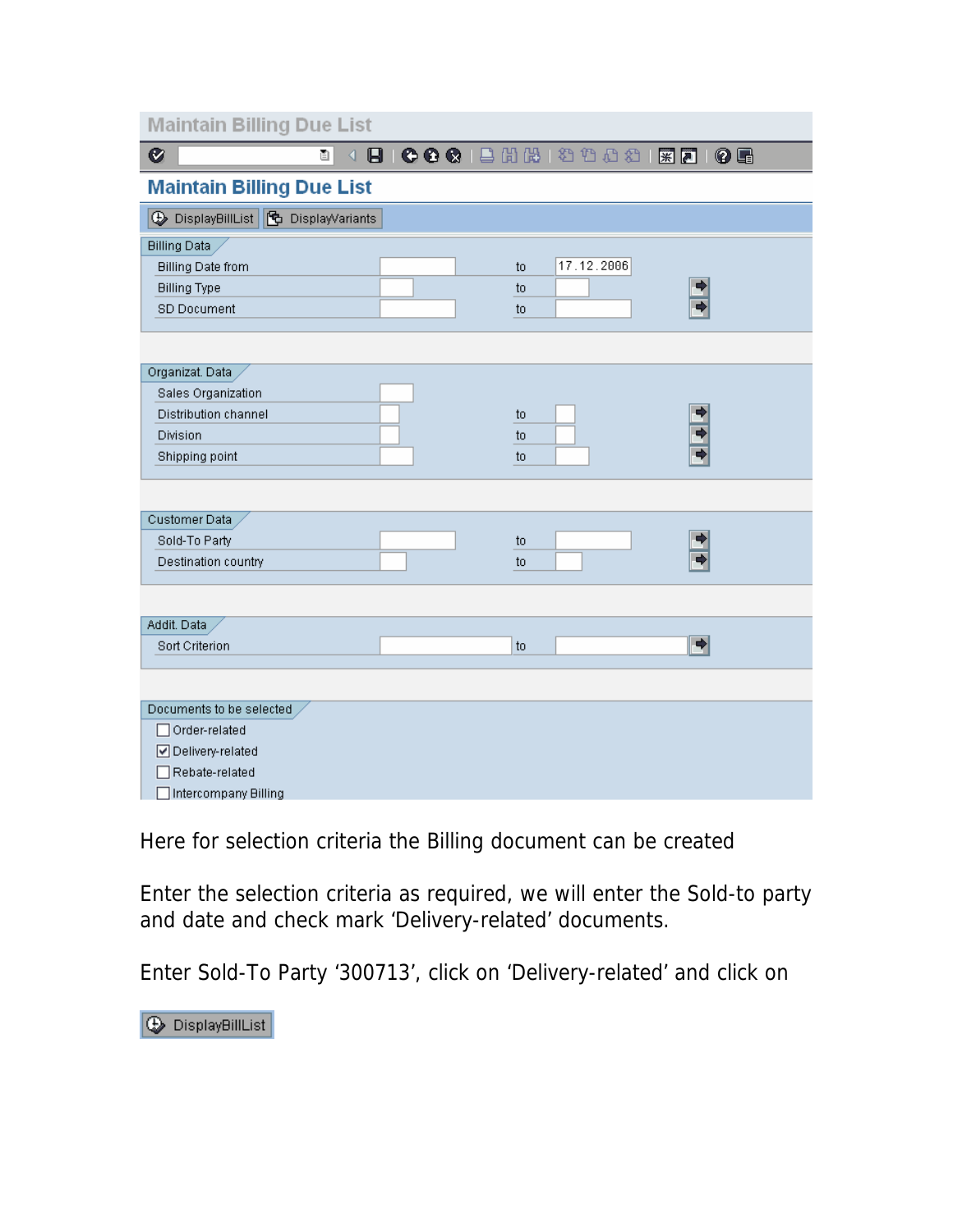#### **Maintain Billing Due List**

| DisplayBillList G DisplayVariants |                  |               |
|-----------------------------------|------------------|---------------|
|                                   |                  |               |
| <b>Billing Data</b>               |                  |               |
| <b>Billing Date from</b>          | 17.12.2006<br>to |               |
| <b>Billing Type</b>               | to               | ◆             |
| <b>SD Document</b>                | to               |               |
|                                   |                  |               |
|                                   |                  |               |
| Organizat. Data                   |                  |               |
| Sales Organization                |                  |               |
| Distribution channel              | to               | ◆             |
| Division                          | to               | ф             |
| Shipping point                    | to               |               |
|                                   |                  |               |
|                                   |                  |               |
| Customer Data                     |                  |               |
| 300713<br>Sold-To Party           | to               | ◆             |
| Destination country               | to               |               |
|                                   |                  |               |
|                                   |                  |               |
| Addit. Data                       |                  |               |
| Sort Criterion                    | to               | $\Rightarrow$ |
|                                   |                  |               |
|                                   |                  |               |
| Documents to be selected          |                  |               |
| Order-related                     |                  |               |
| ☑ Delivery-related                |                  |               |

### List of available Deliveries to be billed would be displayed



Select the Deliveries and click on Collective billing doc./online